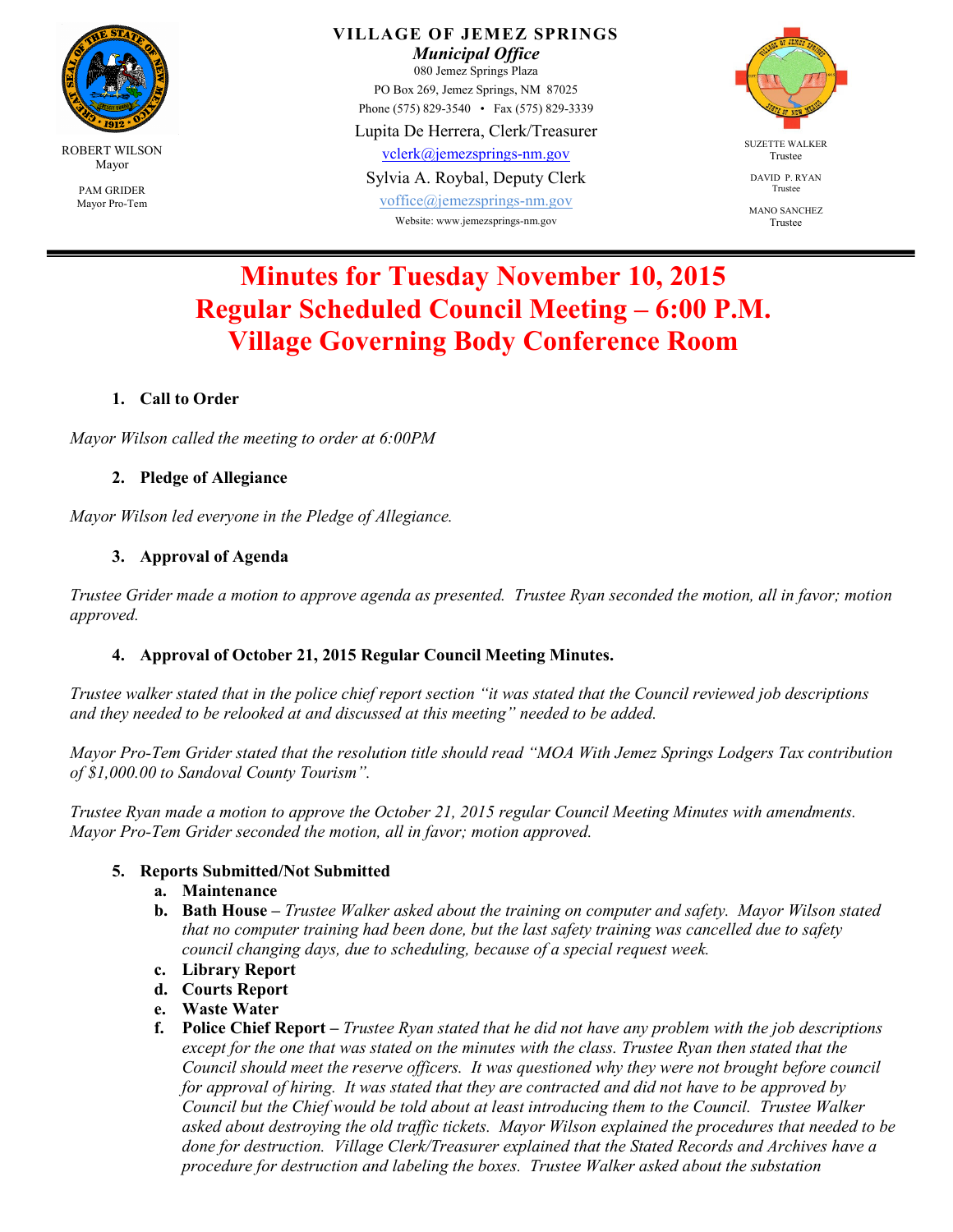*celebrations being on the 20th of November and she stated that the council would not be here, if it could be changed. Mayor Wilson stated that he did not realize that and he would discuss it with the chief. Trustee Walker asked about a resolution or ordinance in regards to discharging of fire arms in the village. Mayor Wilson stated that there is currently no ordinance or resolution in place, but we have received examples from other small towns.*

*It was stated that the job descriptions for Chief and reserves would be placed on the agenda for approval at the December meeting.* 

#### **g. P&Z Minutes**

**h. Fire Department –** *Mayor Pro-Tem stated that she wanted to give kudos to Mark Michel for the all the work on the grant. She stated that they received \$100,000.00. Mayor Pro-Tem asked about the insurance numbers and if every location paid their own insurance. Mayor Wilson stated that all locations pay their own property insurance, but the numbers did not match with the fire departments numbers and he had informed Mr. Dudley and Mr. Michel about that and they would be going over that. Mayor Wilson stated that the insurances were all paid from general fund but were separated by department to keep track of how much each were.*

*Trustee Ryan stated that he was happy for the grant, but he stated that he thought there was not enough money for everything listed. It was stated that the fire fund monies would also be used if needed. Trustee Ryan agreed with trying to get our ISO down, which by bringing the ISO down it would bring down the property insurance for residents and businesses.* 

#### **i. Lodgers Tax Minutes**

#### **6. Adoption of Resolution 2015-021 Extension on NM DOT Grant.**

*Mayor Wilson stated that because of the bridge project the Leyba land resurfacing project was delayed. Mayor Wilson stated that after going to the conference earlier this month where DOT was present it was stated that after January 2016 if resolution requesting extensions were not filed, extensions would not be granted.* 

*Mayor Wilson stated that the he has received a few bids for the three paving projects and the amount would be around 76,000.00 for all three, but we could do the projects separately. Mayor Pro-Tem asked about the paving issue on Luciano done by the water association. Trustee Walker asked if the Village could paint the speed bumps on top so people could see them. Trustee Walker stated that Village park/drive also needed to be restriped.* 

*Trustee Ryan made a motion to approve Resolution 2015-021 Extension on NM DOT Grant. Trustee Walker seconded the motion, all in favor; motion approved.* 

# **7. Adoption of Resolution 2015-022 Election Resolution/English & Spanish**

*Trustee Ryan asked about declaration of candidacy. Village Clerk/Treasurer De Herrera stated that declaration of candidacy filing date was January 5, 2016. Trustee Ryan asked if anyone could do it earlier. Village Clerk/Treasurer De Herrera stated no, that was the first and only day you could file, you could have someone file for you if you are unable to be there but they would have to do it that day as well, but you would have to authorize them. Trustee Ryan then asked about the Spanish Resolution. Village Clerk/Treasurer stated that it was done, but she couldn't get all the Spanish symbols to print from her computer, but she would have it available tomorrow morning for the public.* 

*Trustee Ryan made a motion to approve Resolution 2015-022 Election Resolution English & Spanish as presented. Trustee Sanchez seconded the motion, all in favor; motion approved.*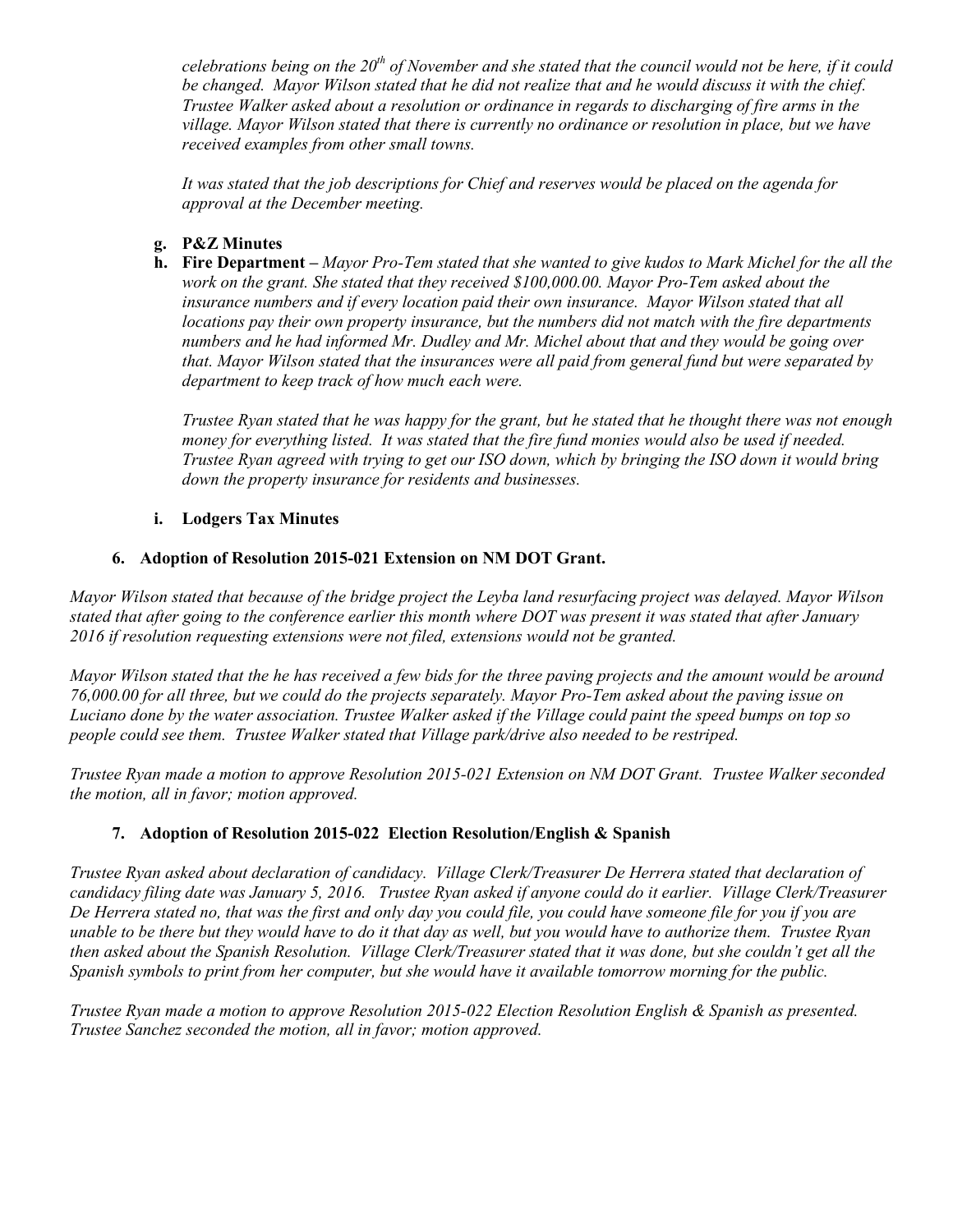#### **8. American Legion update**

*Trustee Sanchez stated that after their meeting on Sunday, they discussed having enough volunteers. There are right now only three or four volunteers. It was decided that they were fine. Mayor Wilson stated that the Village needed to have some assurance that they are going to be viable in order to grant the lease and the Mayor stated that he felt that they were viable. Trustee Sanchez stated that having the nurses in the building would help offset the cost with the village so would be looking into that. Trustee Sanchez stated that they would be looking at other avenues to get more monies. Trustee Ryan asked if improvements that were going to be done, be done by qualified and viable contractors or*  done by members. Trustee Sanchez stated that any plumbing, electrical and roofing would be done by contractors. *Trustee Sanchez stated that they would like the pro panel roof to match the village as well as stucco, and new windows and would like to add a small patio for smokers. Trustee Walker stated that they should think about going geothermal. Trustee Sanchez stated that signage for the bathhouse was not forgotten either.* 

*Discussion ensued in regards to past policies and returns. It was stated that they would like a twenty five year lease and are ready to discuss all options. Mayor Wilson stated that the Anti donation clause needed to be looked at as well. It was a beginning point and at least somewhere to start.* 

## **9. Village Clerk Report – Clerk/Treasurer De Herrera a. Financial Report**

*Trustee Walker asked where the payments for the police trucks were being taken out of. Village Clerk/Treasurer De Herrera stated that they were taken out of LEPF. Trustee Walker asked where is the \$3000.00 we put for policy and procedures. Mayor Wilson stated it would be in professional services under governing body, and Village Clerk/Treasurer De Herrera agreed. Trustee Walker asked about the bath house. Mayor Wilson stated that we are ahead of budget by 11,000.00. Walker stated that 4000.00 was budgeted for retail. Mayor Wilson read where it states that 3000.00 would be budgeted for retail. Mayor Wilson stated that it was a percentage of gross retail and the gross retail projected for the next year was used. \$300 a month for monitoring of website. Trustee Walker showed the mayor her paperwork used for budget purposes. Mayor Wilson stated that was not the way it was written and not the way he* understood. Trustee Walker stated that it was budgeted because of the study done by UNM. Trustee Walker stated that *if they are \$11000 ahead where is the money savings from not having a manager. Mayor Wilson stated that it was in the salary section. Mayor Wilson stated that \$30,000.00 was saved by no manager, but they increased the salaries and hours of other employees. Analysis last month and had budgeted 113,000.00 more in the area 98,000.00. Four months of budget is 1/3 of annual budget. Offsetting we are not getting the revenues we got the first 3 months. 7500 that is yet to be spent on website. Additional expense to occur in the last 8 months. This point and time that the 16000 is not going to be here at the end of year. Over the winter November to April that has been traditionally less than average revenue. Prepare for the worst.* 

#### **10. Mayor's Report**

*Mayor Wilson stated that a week from Thursday he will be visited by the Walatowa and maybe other charter schools to see how government works. So they want to come visit us for an hour on the 19th. Mayor Wilson stated that he thought it was a very good idea. Mayor Wilson stated that In October, the Rural Economic meeting was a very good meeting. A Rural Economic Development Analysis would be done to see what would work for Jemez Springs. Ms. Judy Cunningham is the chair for the rural sub-committee. Trustee Walker stated that she did not get a call informing her of the meeting. Mayor Wilson apologized. Mayor Wilson stated that the village still has the 1% for the arts money and he is going to put an ad in the paper for a plaque or something for the Josephine Shepard building. He stated that a selection committee would be appointed to approve the entries. Mayor Wilson stated that for \$1,900.00 they should get a good selection of entries.* 

*Mayor Wilson stated that the Chief suggested more surveillance cameras, and would like to purchase them through the LEPF fund. He stated that he would like to put a camera inside the office and on the back of the bath house and also have surveillance cameras placed to get license plates in the plaza area of all the vehicles as the enter and leave, due to*  vandalism. Trustee Walker agreed and stated that it was sad that they needed that. Mayor Wilson stated that he will be *gone from the 24<sup>th</sup> thru 28<sup>th</sup>.*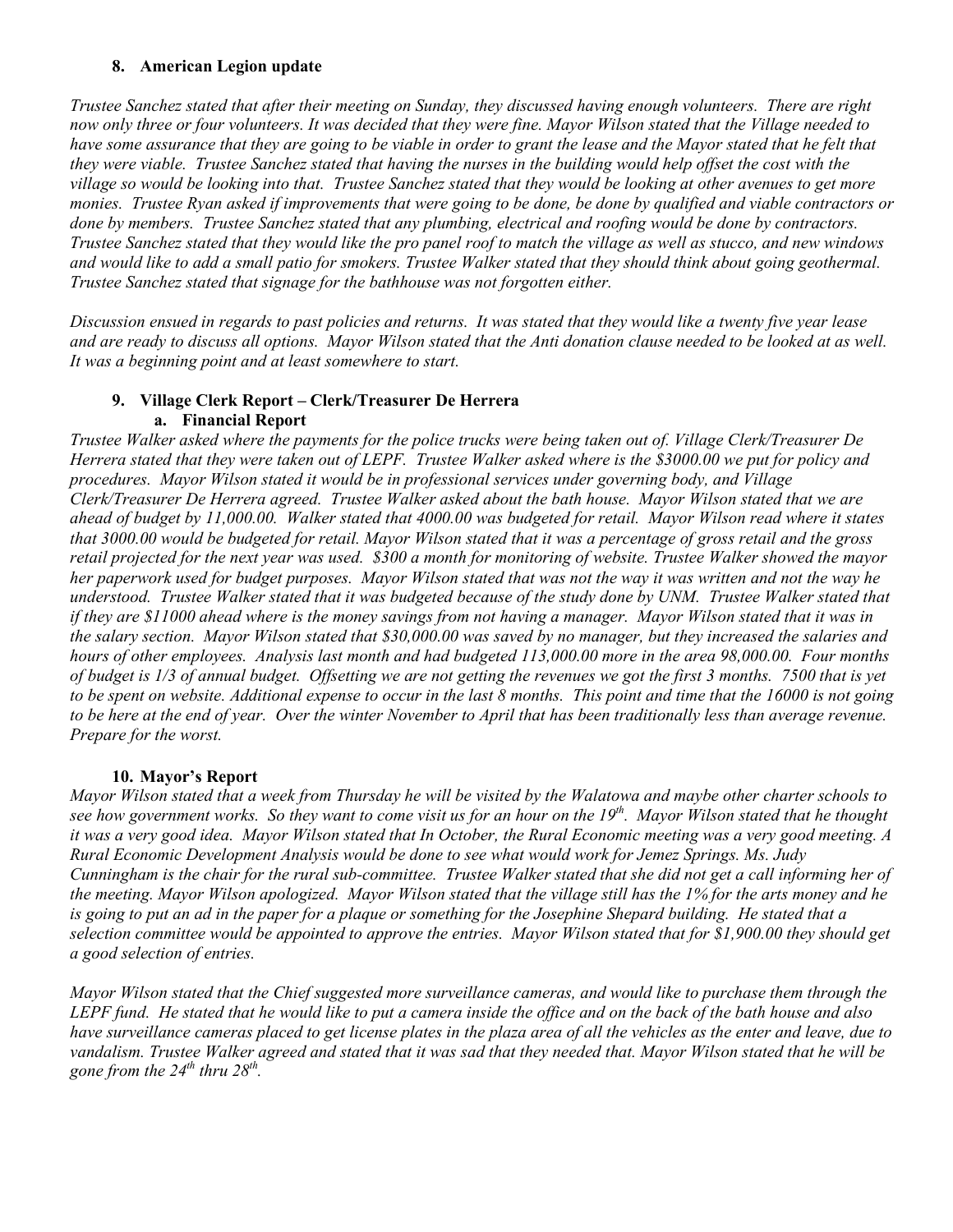#### **a. Mayor Pro-Tem Grider - Nothing**

#### **b. Trustee Walker**

*Trustee Walker asked about the hitch-hikers newsletter, and stated that last Thursday the State Librarian came through and it was a wonderful visit and they were impressed with the Village. Trustee Walker stated that Cuba is a bigger village and serve more children but their library is not as good as ours. Trustee Walker stated that that the Library Director Ms. Carol Meine met with School's superintendent to see how we could help. Right now we serve about 1500 people or more, from Sierra Los Pinos and down to Zia. She stated that our school is an "F" rated school. We set up a session of 44 teachers, principals and superintendent and there were very few that knew all the programs that we offered by the library. About 40% of students don't have dependable transportation and so they would like to start a fund for education and transportation. Trustee Walker stated that they were looking at a 5 year plan and have already talked to the credit union. She stated that it was cheaper to use school buses rather than purchase vehicles. They would like to run four days a week and transport the children back and forth. The Students would be able to use the buses in the summer for education and class credits and could work on some class projects and internship programs. Trustee Walker stated that some of the juniors and seniors applying for scholarships out of state need to have volunteer hours*  and this could help both with the volunteer hours and the needed volunteers, and could help them learn what they want *to major in. Other suggestions were garden growing vegetables at the waste water plant and an earth science project. Reading problems are really big in our school and the school needed more tutoring programs. Trustee Walker stated they were in the initial stages but it looks great for the future. It is something that is really needed in this area and could really help these kids actually get ready for college.* 

*Trustee Walker stated that this library has so many programs, audio and digital books as well as DVD's. She stated that the number one thing that is checked out is DVD's, but would like to change that. She stated that it's all free.* 

*Trustee Walker stated that in regards to the Web she would like to have a special meeting and talk to John again. Trustee Ryan stated the village needs to find the money to do it. Trustee Ryan stated that we need to know what we need the most. Trustee Walker stated that the she understood that John would do 2 sites and that the .gov would be done for free.* 

*Mayor Wilson stated that he has been in communication with him and they were going to try to meet last week but he was in Chicago. Mayor Wilson stated that he will meet with him because the 23,000.00 is based on what John thinks we need and Mayor Wilson stated that he has been working on a proposal for John on functionality and leave the .gov out and concentrate on the .org site.* 

*Discussion ensued in regards to the website. Trustee Ryan stated that this should be put on next months' agenda for approval. Make a meeting on November 17, 2015 for a special meeting 5:30 to 6:00 for process and negotiations.* 

*The next Council meeting she would like to have an item in closed session. Trustee Walker stated that she would like to be placed on the agenda under executive session "the positions of our clerk, deputy clerk and the CPO.*

*Trustee Walker asked if the tort Claim was filed. Mayor Wilson stated he filed it.* 

- **c. Trustee Ryan** *Trustee Ryan asked about the antennae and the back-up generators that the Chief was looking into. Mayor Wilson stated that he would check with the Chief and get back with him.*
- **d. Trustee Sanchez Nothing**